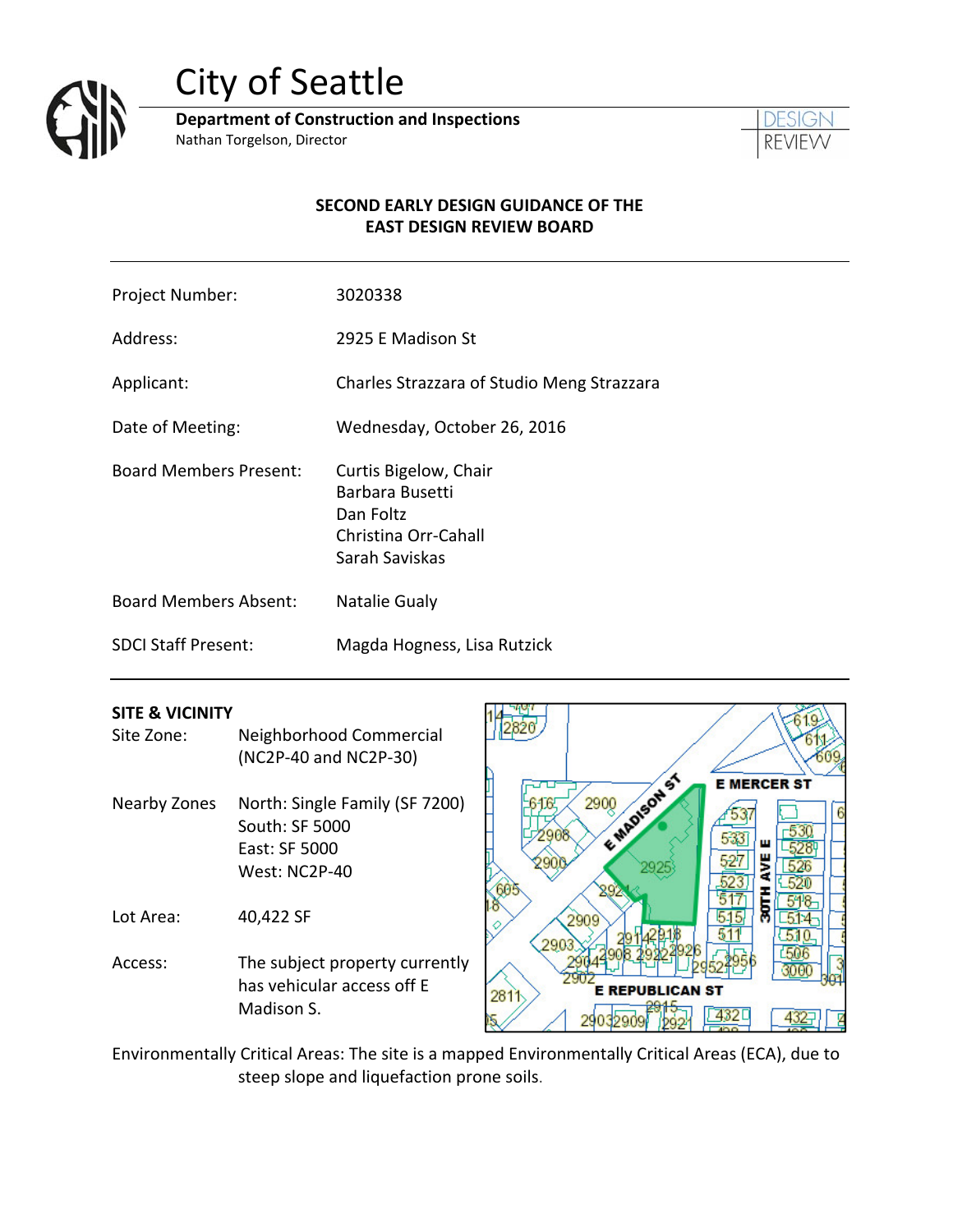#### **Current Development:**

The site is occupied by one story retail structure, known as the City People's Garden Store.

#### **Surrounding Development and Neighborhood Character:**

The project site is located in the Madison Valley neighborhood, characterized by its close proximity to Madison Park to the east and the Arboretum to the north. This neighborhood is predominately comprised of single family and multifamily residential housing types and commercial and retail uses along E Madison St, which the City has designated as an arterial.

The site has street frontage on E Madison St, Dewey Pl E and an unimproved portion of E Mercer St. Access for E Mercer St dead‐ends Dewey Ave due to steep topography. A pedestrian hill climb is proposed at this location as part of this proposal.

Recent development includes sizeable residential and mixed-use buildings. To the northwest, across E Madison Ave, is a 3‐story masonry building, the Madison Loft Condominium. Adjacent to the southwest is a 2‐story wood frame structure, the Washington Park Art Studios. To the south and east of the site are single family structures as the zoning transitions to single family. This site has the potential to serve as a transition area from the multifamily and commercial uses along E Madison St to the single family zone south and east of the site.

#### **PROJECT DESCRIPTION**

The applicant is proposing a 4‐story mixed use building consisting of 26,600 sq. ft. of retail space and 75 residential units and includes parking for 158 vehicles. The existing structures are proposed to be demolished.

## **FIRST EARLY DESIGN GUIDANCE July 13, 2016**

#### **PUBLIC COMMENT**

The following comments were offered at the meeting:

- Concerned with the height, bulk and scale of the proposal; the proposed development completely overwhelms the site and displays a lack of sensitivity to its potential neighborhood, and is inconsistent with Design Guidelines CS2.B1 and CS2.C2
- Noted that the site has two or more individual Exceptional Trees and an Exceptional Grove and that the proposed removal of these trees is inconsistent with Design Guideline CS1.D1. The proposal disregards direction to provide a fully code compliant option with respect to the steep slope, ECA and buffer, access and street improvement exception.
- The proposal utterly fails to respond appropriately to the context and site per Design Guidelines, CS1‐C Appropriate Use of Natural Topography, CS1‐D Incorporate onsite landscaping, and CS2‐B Open Space to inform site design.
- Concerned with how height is being measured; approximately one third of the site is a 40 percent steep slope, with more than 30 feet elevation change from toe to top, yet the height diagram shows only a 2.5 ft differential step down between the flat area and the 30 ft drop in elevation.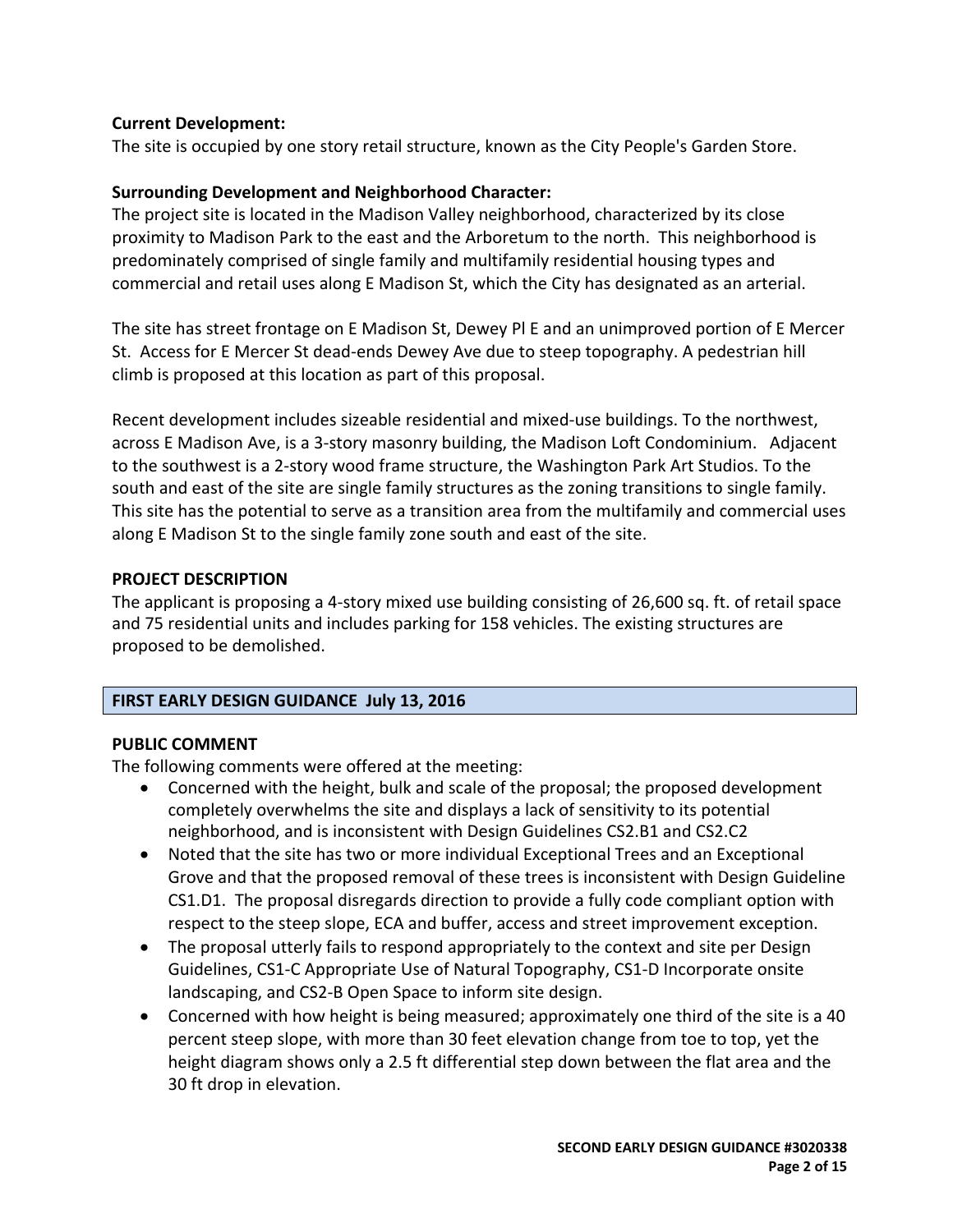- Noted that the graphic of the section cut is not representative of the true massing proposed; at the north end of the site, the building mass looms over the Dewey residences. A more than 60 ft vertical façade rises above Dewey. This is a 40' commercial zone, neighboring a single family zone and is inconsistent with Design Guidelines CS2.D11 and CS2.D4.
- Rather than respecting the topography, or using the site features to inform the design, this project eradicates the site topography, inconsistent with Design Guideline CS1.C2.
- Currently a natural buffer with a mature urban tree canopy sits between the NC2P‐40 commercial zone and single‐family homes. This project would remove that buffer, rather than providing a transition between more and less intense zones, as Design Guidelines CS2.D3 and CS2.D4 recommend.
- Lack of support for the 156 car, two story, 320 foot long parking garage exposed on Dewey. It will release fumes, noise, and light into neighboring homes. The proposed façade changes the character of Dewey and creates an unfriendly and unsafe‐ feeling pedestrian environment, inconsistent with guidelines Dc1.C1, DC1.C2, andDC4.C2.
- Lack of support for the garage entrance of Dewey Place, a non-conforming street because of its narrow width, which will draw a large influx of traffic and impact safety. The proposal includes 30 additional parking spaces above requirements and is inconsistent with design guidelines CS2.D5 and CS2.B2.
- Concerned with the removal of existing vegetation, which includes 39 mature trees, over 20 native plant species and over 14,600 sf of tree canopy. The urban tree canopy and green space on Dewey is contiguous with the Mercer Madison Wood, the Arboretum, and is part of a larger urban forest corridor. The Design Guidelines CS1.D2 encourage preserving or extending urban forest corridors.
- Lack of support for the south façade blank wall. The east side along Dewey continues the visual effect of a blank wall. All these walls are at street level, creating an unfriendly pedestrian environment, inconsistent with guideline DC2.B2.
- Concerned that the proposed retail floor is below street level, causing people to have to walk down ramps or steps. The grade separation is unnecessary and is poor design, inconsistent with guideline CS2.B2.
- Concerned that the proposal severely curtails privacy and outdoor activities on its south and east side, inconsistent with guideline CS2.D5.
- Supportive of the development; this project will bring a socially responsible grocery coop and add many needed residential units to this fast growing city that is experiencing a housing supply crisis.
- Noted that the neighborhood doesn't currently have a central community space and views this project as a rare opportunity. Supported the courtyard space shown in Option 2.
- Impressed by the proposed street frontage along Madison.
- Supported the proposed materials.
- Would like to see more setback and terracing along the Dewey façade.
- Concerned with tree removal. The project will eliminate a mature and grove of urban trees that shelters, shades, and beautifies the adjoining neighborhood.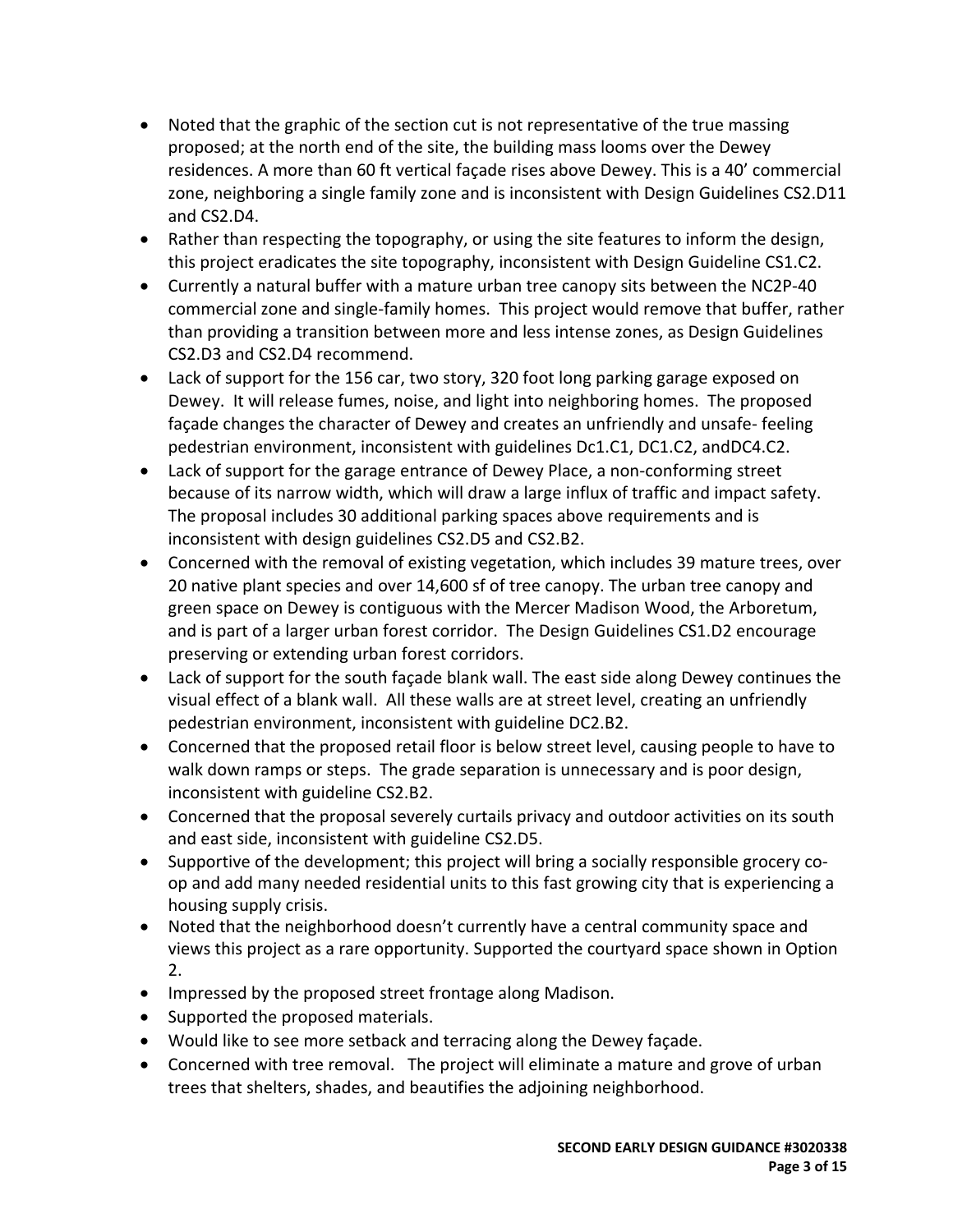- Lack of support for back-lit signage or obtrusive lighting; prefer to see unlit stencils and awning signage.
- Concerned with the location of loading off Madison St; it is not in keeping with a pedestrian friendly environment. Would like to see more consideration given to the placement and design of the garage and loading area.
- Concerned with noise impacts, in particular from the HVAC units.
- Strongly supported a combined option of with the community space as shown in Option 2 and Option 3.
- Lack of support for the proposed hillclimb.
- Supported proposal Option 3, as it provides a good balance of attractive commercial property with minimal disruption to the neighborhood.
- Supported the scale of proposal; it is in scale with other development on Madison
- The Madison Greenways group has been in discussions with the City and SDOT to implement a greenway through the neighborhood, with the greenway crossing Madison St. at 29th Ave E. As a part of that effort, Madison Greenways, SDOT and Metro are in talks to move the existing eastbound bus stop along Madison east one block to the front of this building site. The design should plan for the repositioning of this bus stop.
- Would like to see significant sized trees on Dewey and on Madison and a variety of planting proposed.
- Concerned with traffic and parking entry impacts for pedestrians and bicyclists.
- Would like to see a smaller grocery, the green space and tree canopy preserved and the natural topography respected.
- Concerned with drainage impacts.
- Supported the project, but would like to see the south frontage refined.
- Supported a pedestrian connection from Madison to Dewey.

SDCI staff also summarized design related comments received prior to the EDG meeting:

- Lack of support for strong accent colors.
- Supported the proposed vehicular entrances; splitting the entries is seems to be a reasonable way to reduce congestion.
- Supported the proposed materials brick and natural wood to blend into the streetscape.
- Supported the Dewey frontage; the architect has done a good job of reducing the visual impact of the building as well as its effect on shading.
- Would like to see the building be more adventurous in terms of saving energy, by committing to meeting one of the green standards currently offered by the City of Seattle.
- Concerned with the shading of the p-patch garden; would like to see the developer and architect respond to the presence of and potential impacts on the Mad P‐Patch.
- Lack of support for a commercial loading on a residential street. Would like to see most traffic and commerce on the main thoroughfare, Madison St.
- Would like to see increased setbacks along the parking structure and a substantial screen of tall trees to soften that view.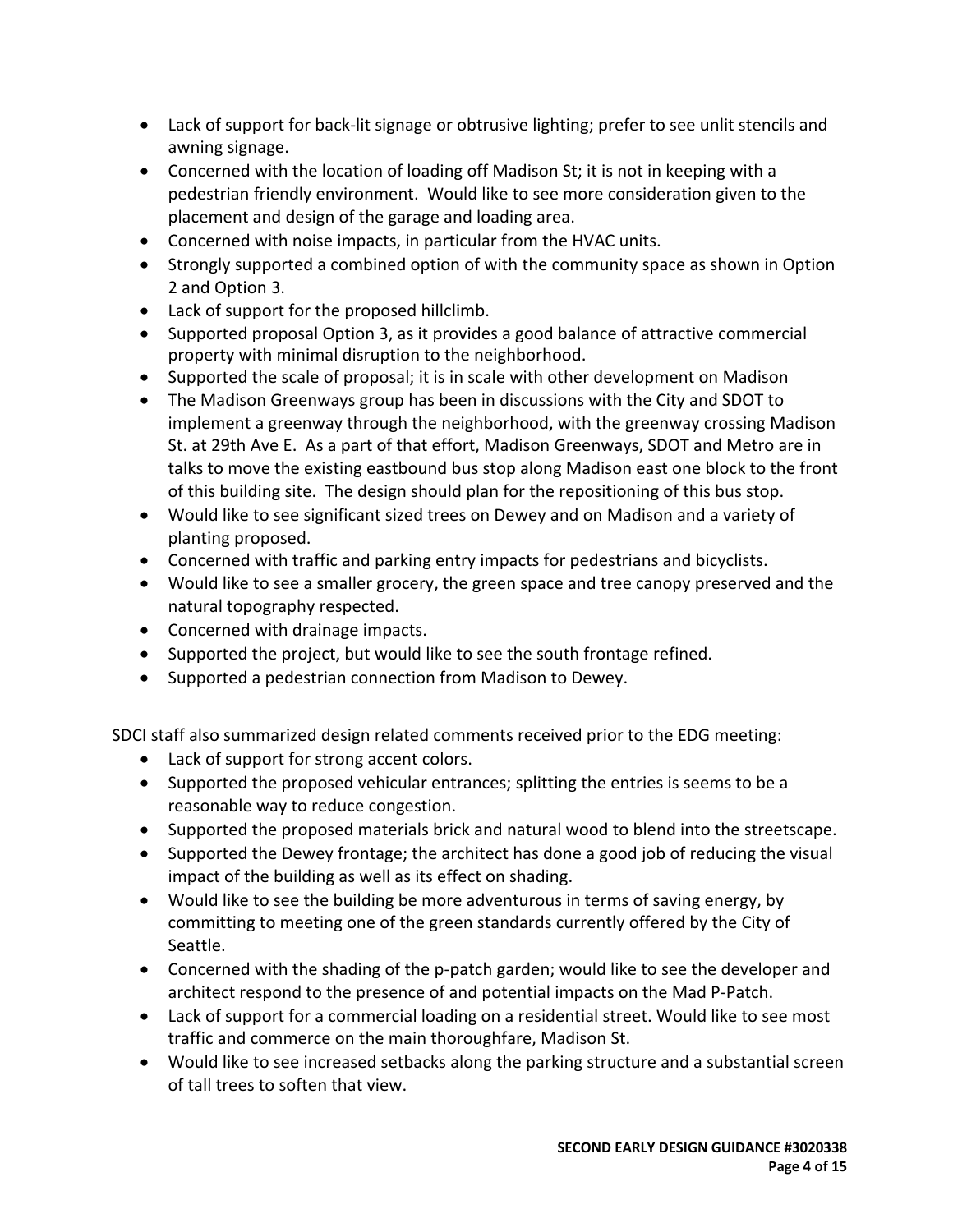- The garage entrance on Dewey would be hazardous to pedestrians, as Dewey is a very narrow street with no planting strips, narrow sidewalks, and a single lane that hosts twoway traffic.
- Supported the preferred design Option 3; it is successful at minimizing shading to adjacent structures and using the natural topography to inform the design.
- Noted that building will serve as the east anchor of the Madison Valley commercial district and that many of the buildings in the area feature square‐paned/divided windows. Would like to see that feature repeated here, particularly in the transoms above the large retail windows. The transom windows shown in the EDG renderings come close, but would like to see a more modern, rectangular panel.
- Would like to see more balance between this building's NE corner and the Madison Lofts building.
- Supported the retail space on the NE corner; as the first retail space, most westwardbound travelers will encounter in the retail core, and should be distinctive per Design Guideline CS2‐C.
- Supported Option 2 as it is suited for greater community involvement and is better for more users of the site. The preferred design (Option 3) does include a generous setback for the retail entry (10'), but its width along the street front is limited compared to Option 2.
- Noted that Option 2 does have a greater impact on the residents in the valley below, and that must be addressed.
- Supported Option 3 as it transitions to the single family zones to the east and south.

All public comments submitted in writing for this project can be viewed using the following link and entering the project number: http://web6.seattle.gov/dpd/edms/

# **PRIORITIES & BOARD RECOMMENDATIONS**

After visiting the site, considering the analysis of the site and context provided by the proponents, and hearing public comment, the Design Review Board members provided the following siting and design guidance.

- **1. Height, Bulk, Scale and Massing Options:** The Board acknowledged the public's concern with the height, bulk and scale of the proposal and agreed that the massing needed to further transition along Dewey and the single family zone. The Board commended the applicant's effort to date and unanimously agreed the general massing and frontage along Madison is an appropriate scale. The Board discussed the strengths of the massing options and supported the courtyard community space shown in Option 2 and terraced massing shown in Option 3, but also agreed more effort is needed to respond to the site topography and context. The Board directed the applicant to return with a modified, hybrid massing option based on the guidance provided.
	- a. The Board unanimously agreed with public comment that additional setbacks should be provided to respond to the site topography and transition to the single family zoning. While refining the massing at this location the Board also recommended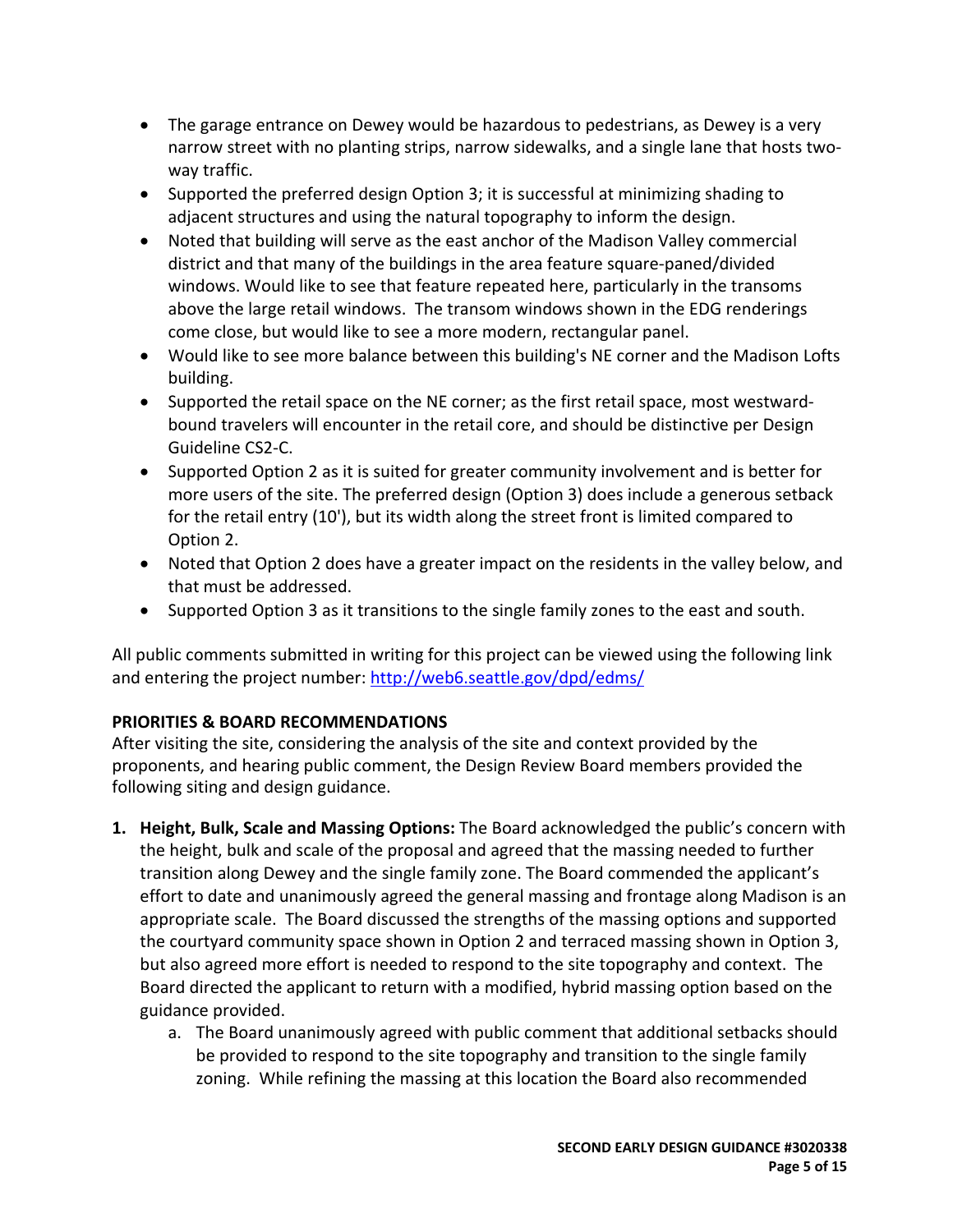studying if there is potential to save some of the existing trees. (CS1‐C, CS1‐D, CS2‐A, CS2‐B, CS2‐D, DC2‐A, DC3‐C‐3)

- b. In order to address concerns about how the building height is calculated, the Board requested more information and if possible, verification that the calculation is code compliant for the next meeting. (CS1‐C‐2, CS2‐D, DC2‐A‐1)
- c. The Board supported the inclusion of a community space along the street as shown in Option 2. The Board also discussed if a courtyard should be provided and ultimately agreed that a courtyard could be developed, but providing adequate community space for gathering is a higher priority and noted this activity could potentially occur as part of the interior program. The Board recommended developing the grocery retail frontage with adequate space for outdoor/indoor dining opportunities and pedestrian amenities to engage and interact with the streetscape. (CS3‐A, CS2‐B‐2, PL1, PL3‐C, DC3)
- **2. Response to Context and Topography:** Echoing the public comment regarding the frontage along Dewey, the Board was concerned with the extent of blank wall shown.
	- a. The Board questioned if two stories of elevated parking provides the best frontage along Dewey and the adjacent single family zone. The Board recommended studying different alternates address the residential context and respond to existing topography. (CS1‐C, CS2‐A, CS2‐D‐2, CS3‐A‐1, CS2‐B‐3, DC1, DC3‐C‐3)
	- b. The Board was also concerned with the visibility of concrete and gabion baskets and recommended developing a sensitive solution using high quality materials which better relate to the surrounding residential context. (CS2‐A, CS2‐B, CS3‐A‐1, CS2‐B‐3, DC2‐B, DC3‐C‐3)
	- c. The Board noted that the tallest massing volume appears to be at the northeast corner and agreed this area will be highly visible and the scale relationship is critical. (CS2‐A, CS2‐B,CS2‐C1, CS2‐D, DC2‐A‐2, DC2‐B, DC2‐D‐1)
- **3. Site Features and Existing Tree Canopy:** Affirming the public comment, the Board requested more information about the status of the trees, including snags, and the urban forest corridor. The Board stated that although replacement trees will never be the same, generous planting could still be provided. Reviewing the proposed planting, the Board was concerned with the equally spaced columnar row of trees and recommended differing scales of trees. For the next meeting, the Board requested more details about the landscape plan, including information on efforts to incorporate the existing tree canopy. (CS1‐B‐3, CS1‐D, CS2‐B, CS2‐D‐2, DC3‐C, DC4‐D)
- **4. Trash, Vehicular Access and Loading Location:** The Board recognized the diverse public opinions regarding the parking, garage and loading access locations. The Board agreed that splitting up the loading and parking access appears logical but requested more information before indicating their preference. For the proposed trash and loading area along Madison, the Board implied that the designing pedestrian character of the street is critical to address the priority of the pedestrian realm. (CS2‐B‐2, PL1, DC1‐B‐1, DC1‐C, DC4)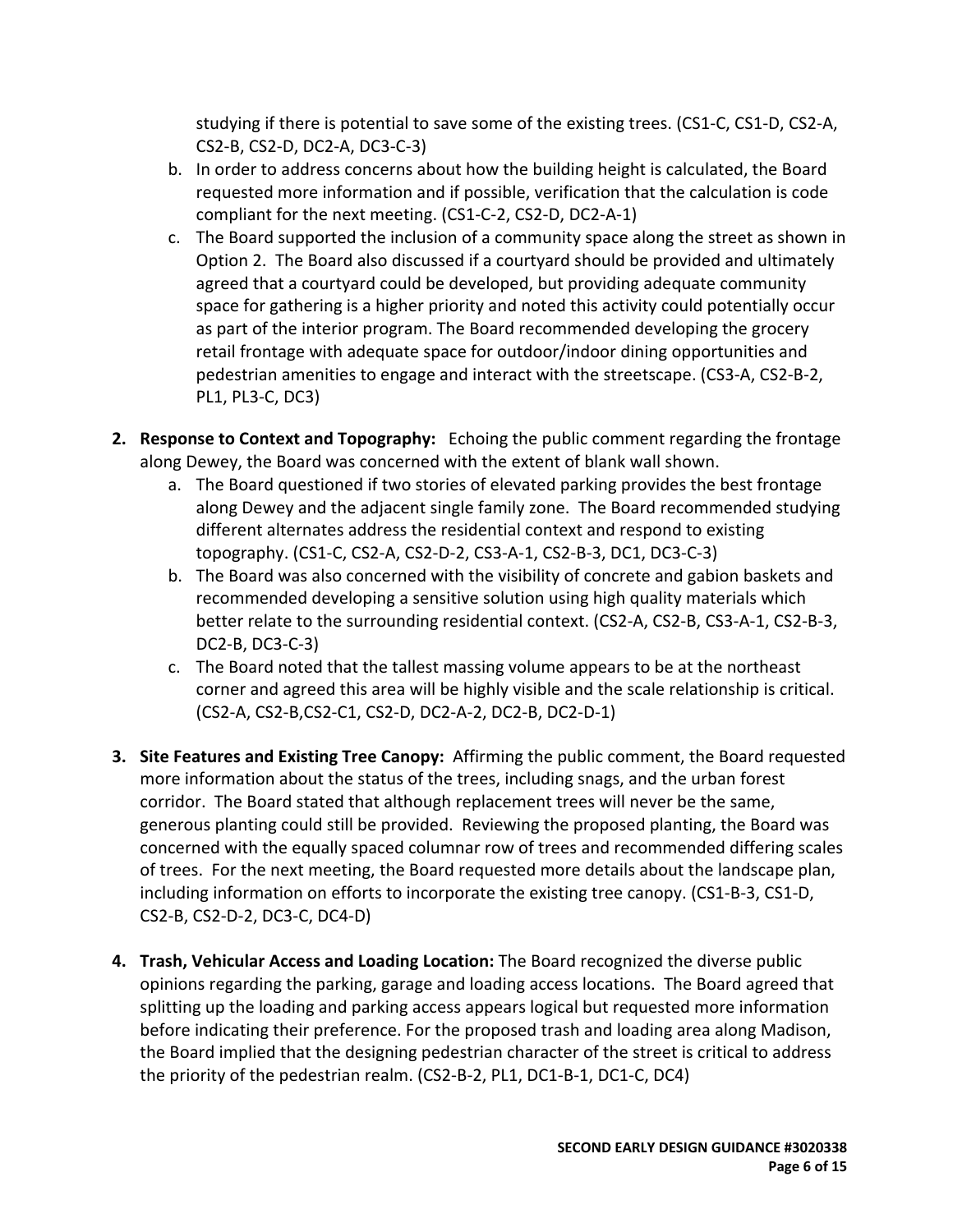**5. Materials:** The Board strongly supported the quality of materials presented at this early phase. (CS3‐A‐1, DC2, DC4‐A‐1.)

## **SECOND EARLY DESIGN GUIDANCE October 26, 2016**

## **PUBLIC COMMENT**

The following comments were offered at the meeting:

- Concerned with the height calculation methodology**.**
- Lack of support for the project; at the first EDG, the Board made a number of recommendations regarding the proposed building, none of which are adequately addressed.
- The proposal is inconsistent with guideline CS2.D1. A mature, urban canopy, continuous with the Arboretum, would be removed and replaced with small, dwarf ornamental trees which at maturity will not equal the present canopy.
- Medium and large trees and a diverse understory are not viable with 5', 10', or 15' setbacks. A green wall on the garage is a decoration distracting from the significant loss of urban ecological services.
- Preference for a 30' setback to accommodate large, native trees and plantings, a rich understory and diverse ecological habitat that would screen the neighborhood from the structure throughout the year.
- Lack of support for the 320' long eastern façade; it is a 74' wall, situated in a 40' zone, and abutting 25' homes. The Board expressed concerns about the northeast corner of the building at the first EDG, and it remains grossly out of scale with the context and insensitive to the topography; inconsistent with Guideline CS2.D3.
- The applicant's renderings are drawn with a profusion of trees which could never in reality grow as proposed.
- The retaining wall height is not clearly stated, but is evidently over 10' in places. The sidewalk has no planting strip and the design will create an unfriendly pedestrian experience, inconsistent with Guidelines PL2 and PL3.
- The eastern and southern facades, rather than being a "lush layered landscaping greenbelt," instead are blank walls and are inconsistent with guideline DC2.B2
- The two story above grade garage is inconsistent with guidelines DC1.C1, DC1.C2, and DC4.C2. Would like to see a significantly smaller garage, entirely below ground.
- There is no community space offered on Madison as was requested by the Board; inconsistent with guideline PL1.C2.
- Concerned with the errors and omissions in the applicant's traffic report.
- Would like to see a design option that reduces the size of the garage and lessens the traffic impact for the entire area.
- Concerned with signage and lighting impacts and potential noise from rooftop ac units.
- Would like to see low income housing proposed.
- Would like to see sustainable systems incorporated such as rain water collection, PV panels, insulated to "passive house" standards, street level covered bicycle parking, and no off‐gassing materials.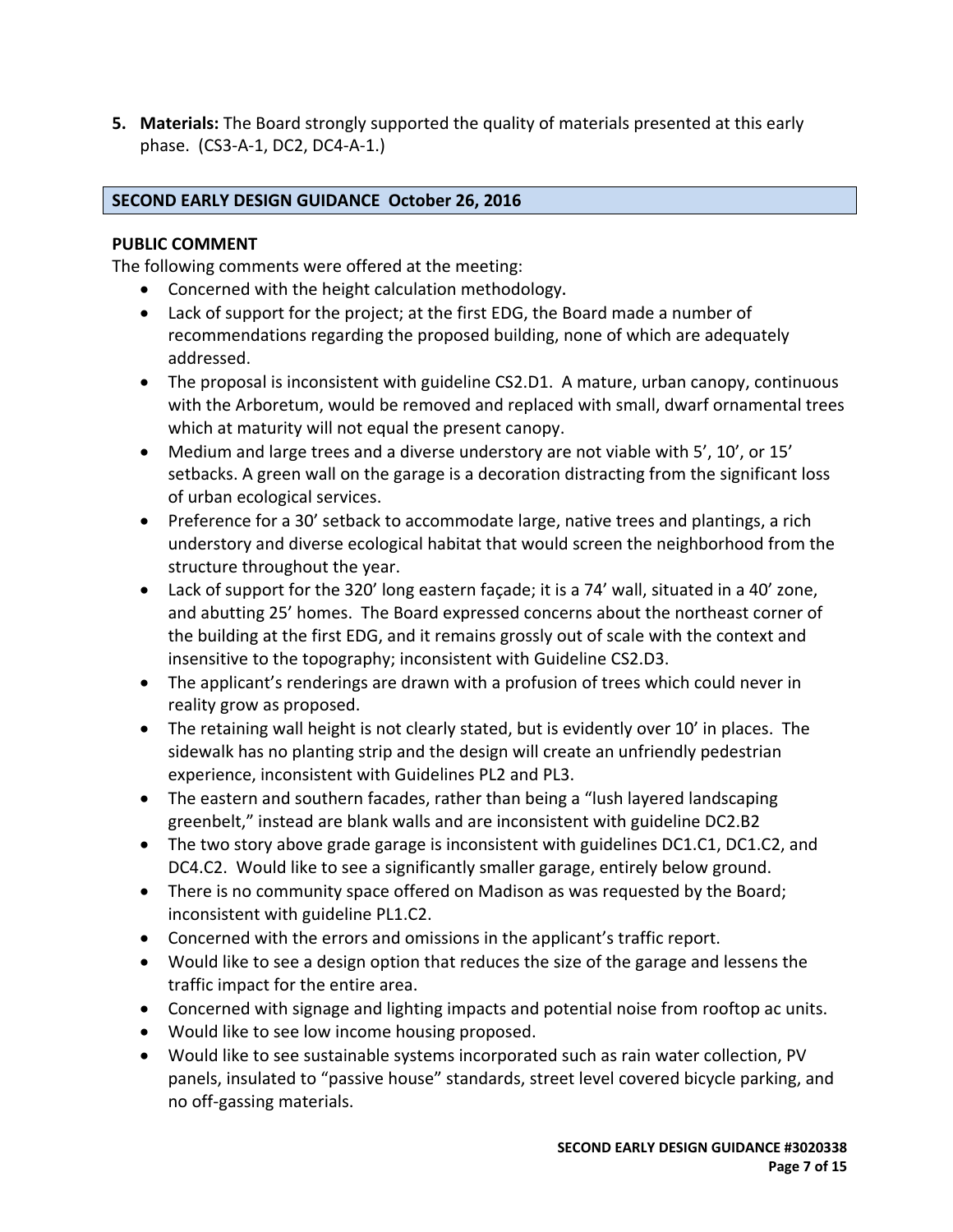- Would like to see a reduced building footprint.
- Support for the project, noted that additional height is being contemplated for the area related to HALA. Project will be a legacy to Madison park community.
- Would like to see onsite plants and habit incorporated.
- Concerned that the drawing provided by the developer is inaccurate in that it includes trees that do not exist in the neighboring yards and landscape at what appears to be full maturity.
- Concerned with the height bulk and scale of the massing facing the residential context. Would like to see the Board accept a better design, as opposed to the code compliant version which is inconsistent with CS2‐A1, CS2, CS2.
- Support for project; the architect has worked very hard to listen to what the community wants and put forth a lot of effort. The proposal could become an asset.
- Lighting, night glare and light pollution will be a significant problem with the building perched atop the slope above single‐family residences, and remains unaddressed in this design, DC4.C2.
- Concerned that the proposed development does not fit with the nature of the neighborhood. The context of the neighborhood is gardens and the proposed scale is incompatible.
- Concerned with the height, bulk and scale of the frontage along Dewey.
- Appreciated the added buffer and the pedestrian experience and attention that is being paid on Madison.
- Concerned with traffic and parking entry impacts.
- Support for the split parking garage entrance

SDCI staff summarized design related comments received prior to the EDG meeting:

- Concerned with storm water flooding impacts.
- Supported the northeast corner of the proposed building. The choice of natural materials for this portion of the façade integrates the building with the landscape plantings and urban forest to the east.
- Supported tree removal; any departures granted to preserve the trees and maintain the allowed FAR would significantly increase the building's scale, bulk and mass.
- Supported the greater variety of larger trees and overall lusher landscaping which has improved the design.
- Supported the improvements the development will make to both the front and back of the building; the project will widen sidewalks and improve pedestrian safety by creating quality places for people to walk.
- Supported the outdoor seating at street level and the recessed alcove for market entry.
- Not convinced there is a need of a 50' curb cut on Madison, and would like to see a scaled drawing included as 50' seems excessive.
- Concerned with the Dewey side retaining wall as it will be taller than pedestrians, the green wall (if it is successful) may take a decade to fill in, and the setbacks are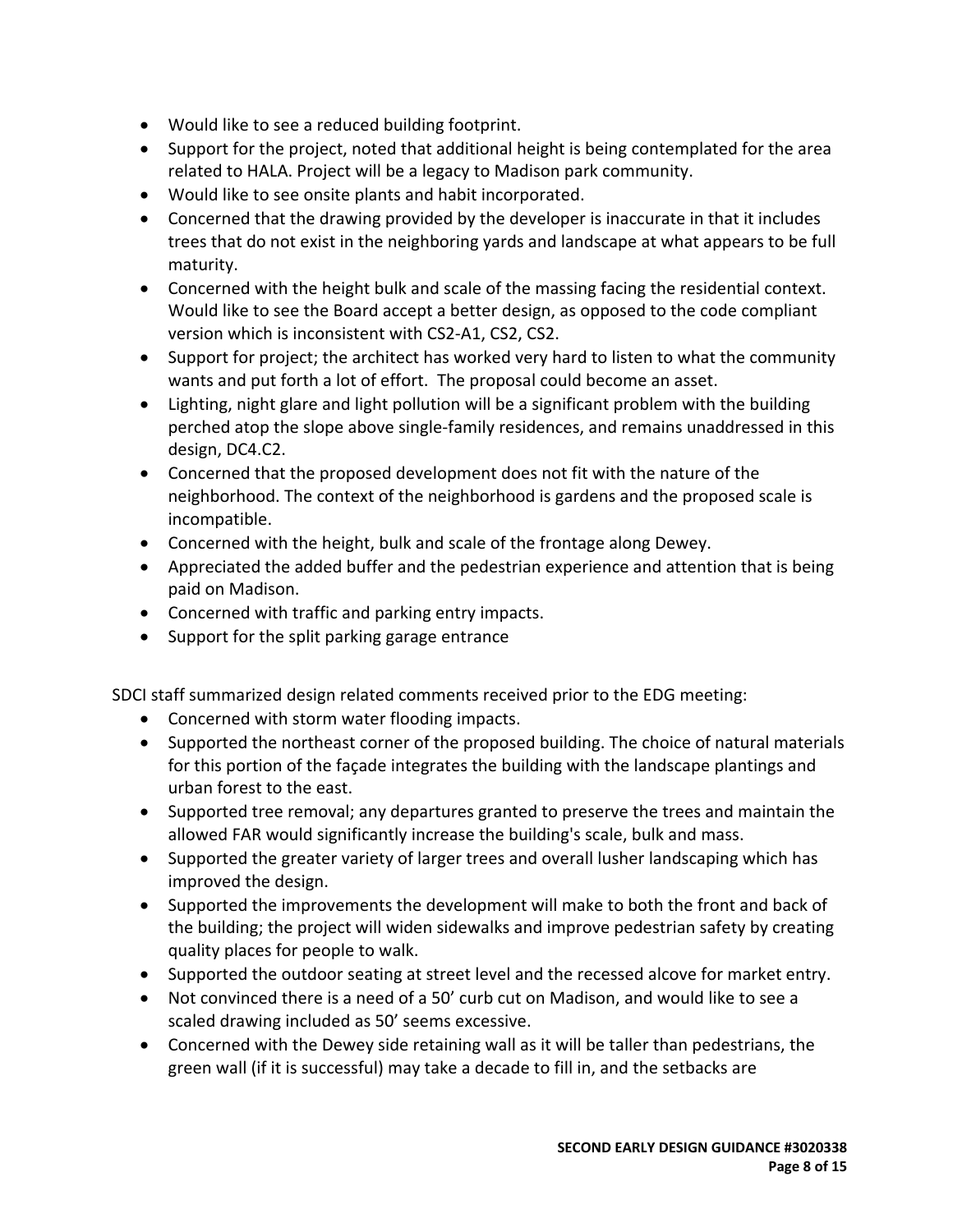inadequate to grow trees to their full size. The result is that the eastern façade, and the southern façade will remain blank walls DC2.B2.

- Increasing part of the setback on Dewey Place by 5 feet is not a suitable response to previous Board direction.
- The northeast corner of the building will tower over the context and create an oppressive and overwhelming pedestrian experience.
- The combination of the height, bulk and scale of this building with apartments staring down into the back yards of the neighboring single‐family residences does not respect the privacy and outdoor activities of the neighbors; CS2.D5.
- The code-compliant option retaining some trees is presented with many negative attributes and without adequate justification for them.
- The proposed 4‐6 ft max height stepped wall along Dewey will not make for a pleasant pedestrian experience, as the green space will be too separated from the sidewalk.
- Would like to see the Board insist that the building be reduced in size and height along Dewey.
- Concerned with accommodating bike passing along Madison Street.
- Would like to see public space incorporated outside, on top of the new building, potentially as part of PCC's eating area.
- Would like to see one of the future tenants be a nursery.
- Supported the much improved pedestrian experience along Madison. It will be great to have wider sidewalks and new landscaping.
- Concerned with the plan's ivy covered wall, as it is still a monotonous wall and requires high maintenance, DC2‐B.
- Would like to see more space or setback at the ground level along Madison as it is a very narrow arterial street.
- Would like to see a little park or trail along Dewey that could lead up to the building, which may make for a better transition and also offer pedestrian access.
- Concerned with solar access. The design does not respect adjacent sites in that it towers over them, completely blocking all afternoon light from the entire neighborhood to the east. It will block the sun from much of the street for most of the year. CS1B, CS2‐D.
- No alternative to an above ground parking garage on Dewey has been offered. Rather than moving the garage underground, it remains exposed to the public on the eastern side of the site.
- Would like to see a structure that had apartments facing south starting at the level of Dewey with parking underneath and behind these residences. And only two stories of residences above the PCC.
- Would like to see parking eliminated in excess of required capacity, and reduced parking requirements to half in recognition of emerging patterns of urban mobility.
- Lack of support for the departure; the PCC retail garage entrance on Madison, it is not consistent with "pedestrian friendly" zoning of the lot.

SDCI staff also summarized the following design related comments received prior to the Second EDG meeting in the memo to the Board: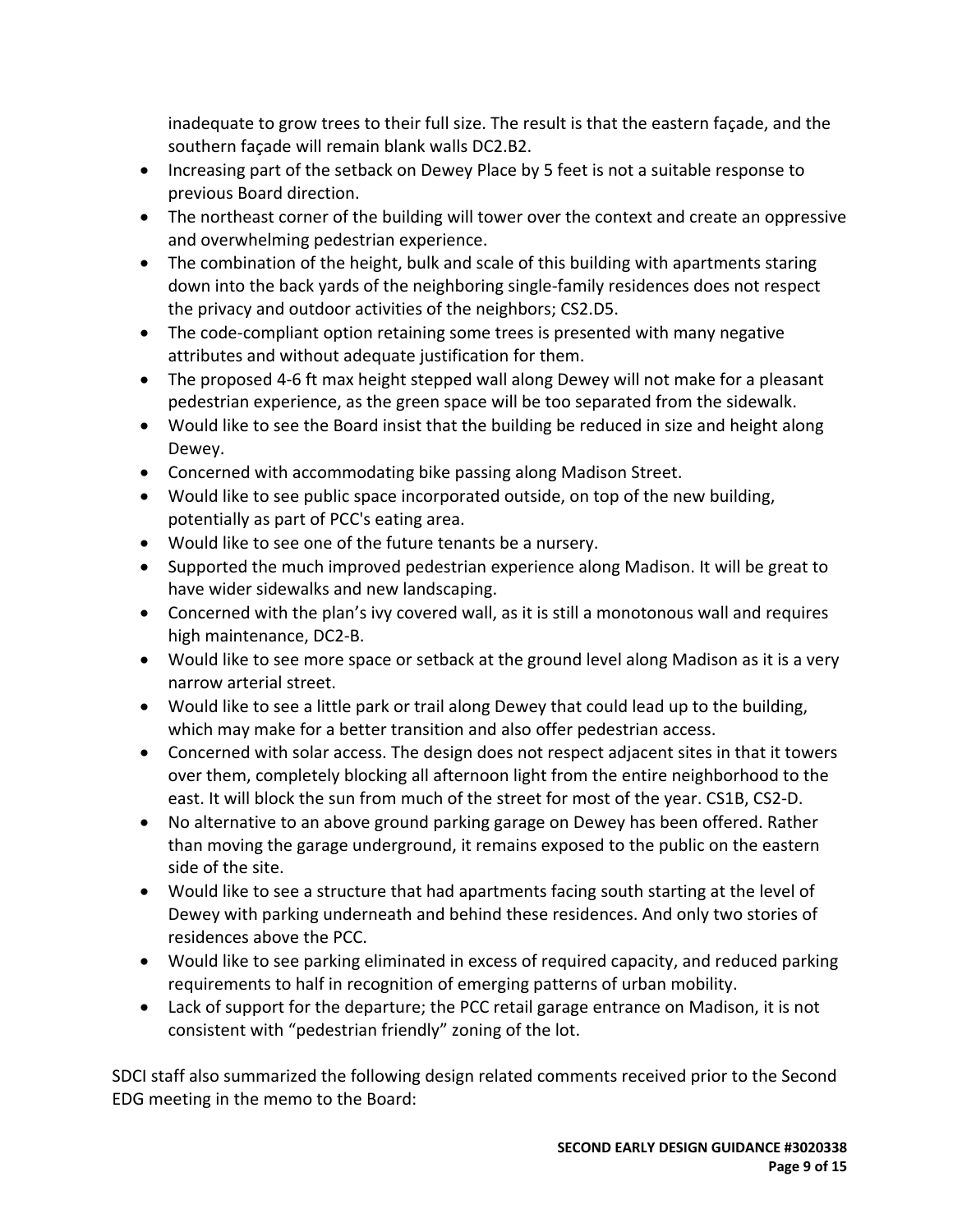- Would like to see nice-sized balconies; that would probably help the appearance.
- Supported the scale of proposal; it is in scale with other development on Madison, would like to see higher density of housing along arterials.
- Supported a version of the plan that allows for a larger open area facing Madison so that it is more street friendly and less of a canyon.
- Supported many street trees on all sides, as well as landscaping on the roof. Keeping streets green is very important in maintaining the character of the neighborhood, and this design achieves that goal.

All public comments submitted in writing for this project can be viewed using the following link and entering the project number: http://web6.seattle.gov/dpd/edms/

## **PRIORITIES & BOARD RECOMMENDATIONS**

- **1. Response to EDG:** The Board recognized the applicant's effort to date and supported the changes including the additional setbacks provided. However, the Board agreed with the public's concern that the height, bulk and scale of the Dewey frontage was not yet resolved and that the massing needed to transition further to respond to the single family zone. The Board heard public comment regarding the Madison frontage and continued to support the frontage along Madison and noted that it appears to be an appropriate scale. The Board directed the applicant to return with a modified massing option based on the guidance provided for the Dewey frontage. (CS1‐C, CS1‐D, CS2‐A, CS2‐B, CS2‐D, DC2‐A, DC3‐C‐3)
- **2. Dewey Frontage: Height, Bulk, Scale and Response to Context:** Echoing public comment, the Board was concerned with the extent of blank wall shown and the potential for light and glare impacts to surrounding residential properties. The Board agreed that the frontage and scale relationship at this location is critical to address before moving forward.
	- a. The Board discussed if the elevated parking provides the best frontage condition on Dewey and recommended studying the arrangement of uses and the location of parking to provide a residential transition to the single family zoning and better respond to the existing topography. (CS1‐C, CS2‐A, CS2‐D, CS3‐A‐1, DC1, DC2‐A‐2)
	- b. Concerned with the visibility of the exposed wall and frontage, the Board agreed with public comment that additional massing transition, setback and landscape should be incorporated to develop a sensitive solution, which better relates to the surrounding residential context. (CS1‐C, CS2‐A, CS2‐B, CS3‐A‐1, DC2‐B, DC3‐C‐3)
	- c. Affirming the public comment regarding the pedestrian experience along Dewey, the Board was also concerned with the height of the retaining wall proposed adjacent to the sidewalk and recommended additional setbacks and planted landscape to improve the public realm. (CS2‐A, CS2‐B, CS3‐A‐1, PL1‐B‐3, DC4‐D‐4)
- **3. Setbacks, Site Features and Existing Tree Canopy:** While reviewing the existing vegetation and proposed replacement planting, the Board acknowledged the public's concern with tree canopy loss, green wall maintenance, and that fact that the proposed planting will take years to mature. The Board agreed that the setback depth, amount of landscape buffer, and green wall maintenance is important to address. For the next meeting, the Board recommended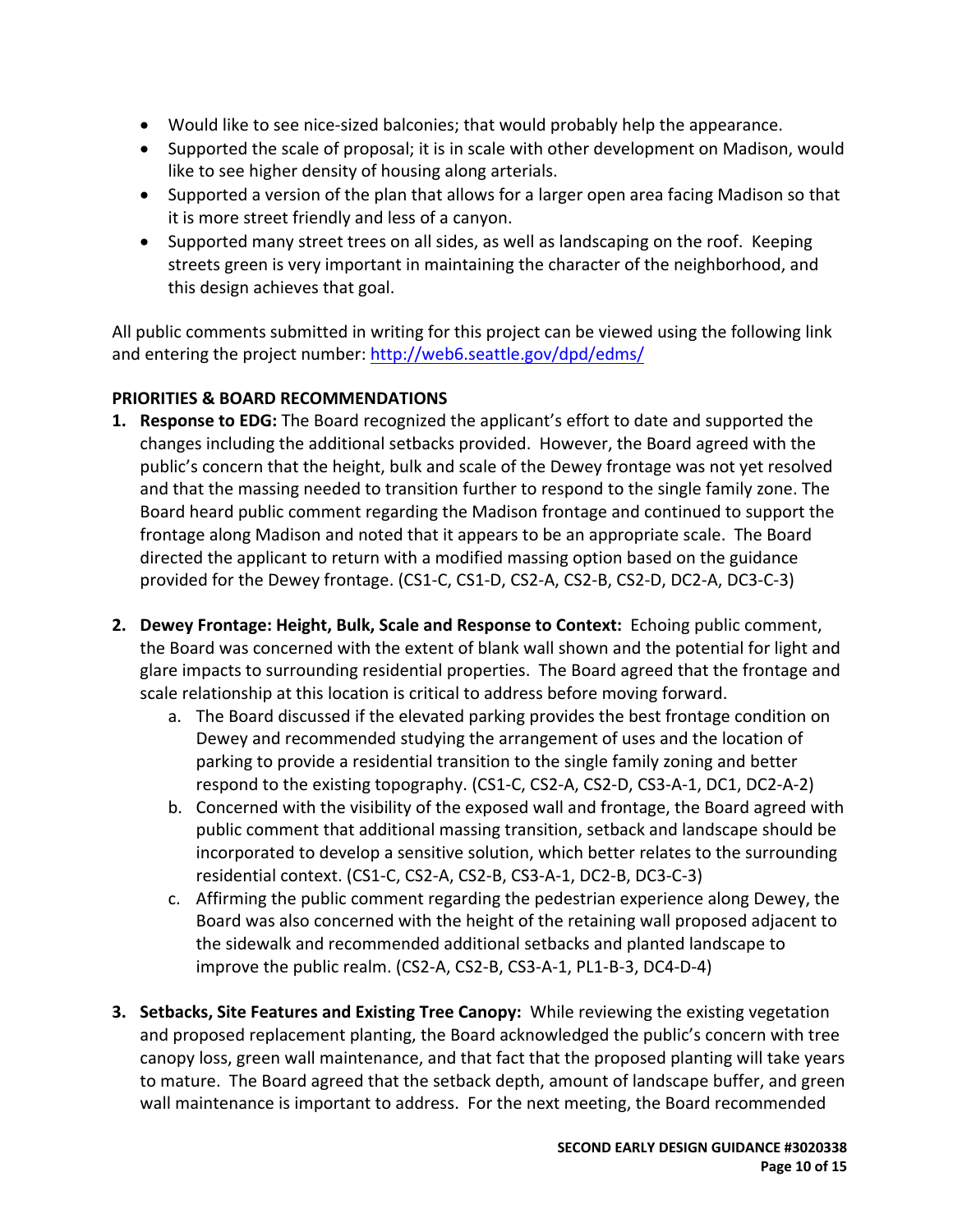studying the depth of the setback and seriously examining the potential to save some of the existing trees. (CS1‐D‐1, CS2‐B, CS2‐D‐2, DC3‐C, DC4‐D)

- **4. Trash, Vehicular Access and Loading Location:** The Board acknowledged splitting the loading and parking access point into two locations appears logical, but agreed more information was needed before indicating their preference on the related departures. Related to developing a sensitive solution to the Dewey frontage, the Board requested studying alternates, such as one vehicular access point. (CS2‐B‐2, PL1, DC1, DC4)
- **5. Madison Streetscape and Gathering Space:** The Board agreed with public sentiment and continued to support the addition of a community space along the street, beyond an enlarged entry sequence, and also encouraged studying the widening of the sidewalk along Madison to provide adequate space for pedestrian to engage and interact with the streetscape. (CS2‐B‐2, PL1, PL3‐C, DC3)
- **6. Materials:** The Board continued to strongly support the quality of materials presented. (CS3‐ A‐1, DC2, DC4‐A‐1.)

## **DEVELOPMENT STANDARD DEPARTURES**

The Board's recommendation on the requested departure(s) will be based on the departure's potential to help the project better meet these design guidelines priorities and achieve a better overall project design than could be achieved without the departure(s). The Board's recommendation will be reserved until the final Board meeting.

At the time of the Second Early Design Guidance Meeting the following departures were requested.

**1. Vehicular Access (SMC 23.47A.032.A.21):** The Code requires vehicular access from one street that is not a pedestrian street. The applicant proposes two points of access from both E Madison St, a pedestrian street, and Dewey Pl E.

The Board indicated they would like additional information before further contemplating and weighing the merits of the departure. (CS2‐B‐2, PL1, DC1, DC4)

**2. Curb Cut Width (SMC 23.54.030F.2.b.2):** The Code allows a maximum 30' curb cut. The applicant proposes a 40' curb cut width.

The Board indicated they would like additional information before contemplating the departure. For the proposed trash and loading area along Madison, the Board implied that the designing pedestrian character of the street is critical to address the priority of the pedestrian realm. (CS2‐B‐2, PL1, DC1, DC4)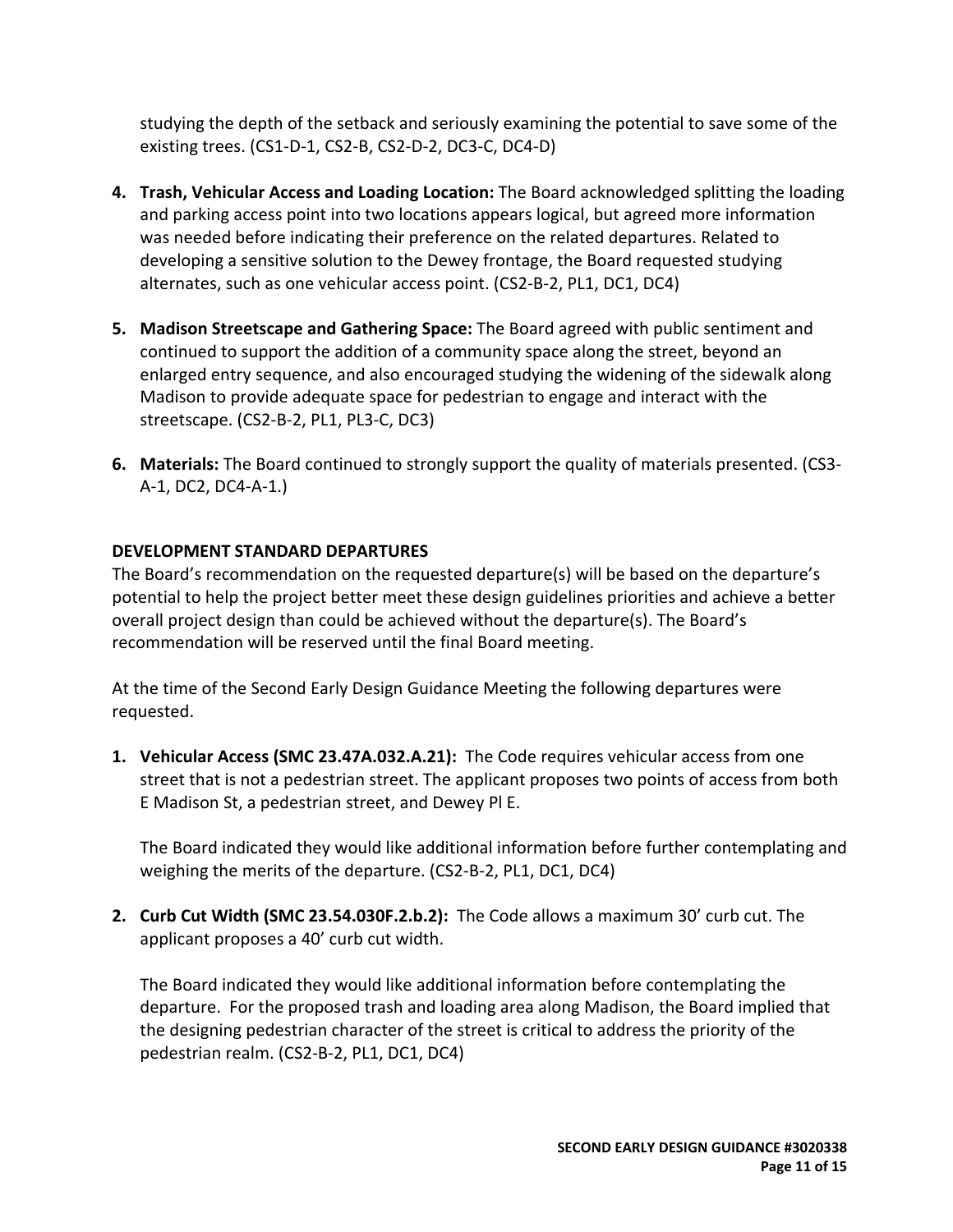#### **DESIGN REVIEW GUIDELINES**

The priority Citywide and Neighborhood guidelines identified as Priority Guidelines are summarized below, while all guidelines remain applicable. For the full text please visit the Design Review website.

#### **CONTEXT & SITE**

**CS1 Natural Systems and Site Features: Use natural systems/features of the site and its surroundings as a starting point for project design.**

#### **CS1‐B Sunlight and Natural Ventilation**

**CS1‐B‐3. Managing Solar Gain:** Manage direct sunlight falling on south and west facing facades through shading devices and existing or newly planted trees.

#### **CS1‐C Topography**

**CS1‐C‐1. Land Form:** Use natural topography and desirable landforms to inform project design.

**CS1‐C‐2. Elevation Changes:** Use the existing site topography when locating structures and open spaces on the site.

#### **CS1‐D Plants and Habitat**

**CS1‐D‐1. On‐Site Features:** Incorporate on‐site natural habitats and landscape elements into project design and connect those features to existing networks of open spaces and natural habitats wherever possible. Consider relocating significant trees and vegetation if retention is not feasible.

**CS1‐D‐2. Off‐Site Features:** Provide opportunities through design to connect to off‐site habitats such as riparian corridors or existing urban forest corridors. Promote continuous habitat, where possible, and increase interconnected corridors of urban forest and habitat where possible.

# **CS2 Urban Pattern and Form: Strengthen the most desirable forms, characteristics, and patterns of the streets, block faces, and open spaces in the surrounding area.**

## **CS2‐A Location in the City and Neighborhood**

**CS2‐A‐1. Sense of Place:** Emphasize attributes that give a distinctive sense of place. Design the building and open spaces to enhance areas where a strong identity already exists, and create a sense of place where the physical context is less established. **CS2‐A‐2. Architectural Presence:** Evaluate the degree of visibility or architectural presence that is appropriate or desired given the context, and design accordingly.

## **CS2‐B Adjacent Sites, Streets, and Open Spaces**

**CS2‐B‐1. Site Characteristics:** Allow characteristics of sites to inform the design, especially where the street grid and topography create unusually shaped lots that can add distinction to the building massing.

**CS2‐B‐2. Connection to the Street:** Identify opportunities for the project to make a strong connection to the street and public realm.

**CS2‐B‐3. Character of Open Space:** Contribute to the character and proportion of surrounding open spaces.

**CS2‐C Relationship to the Block**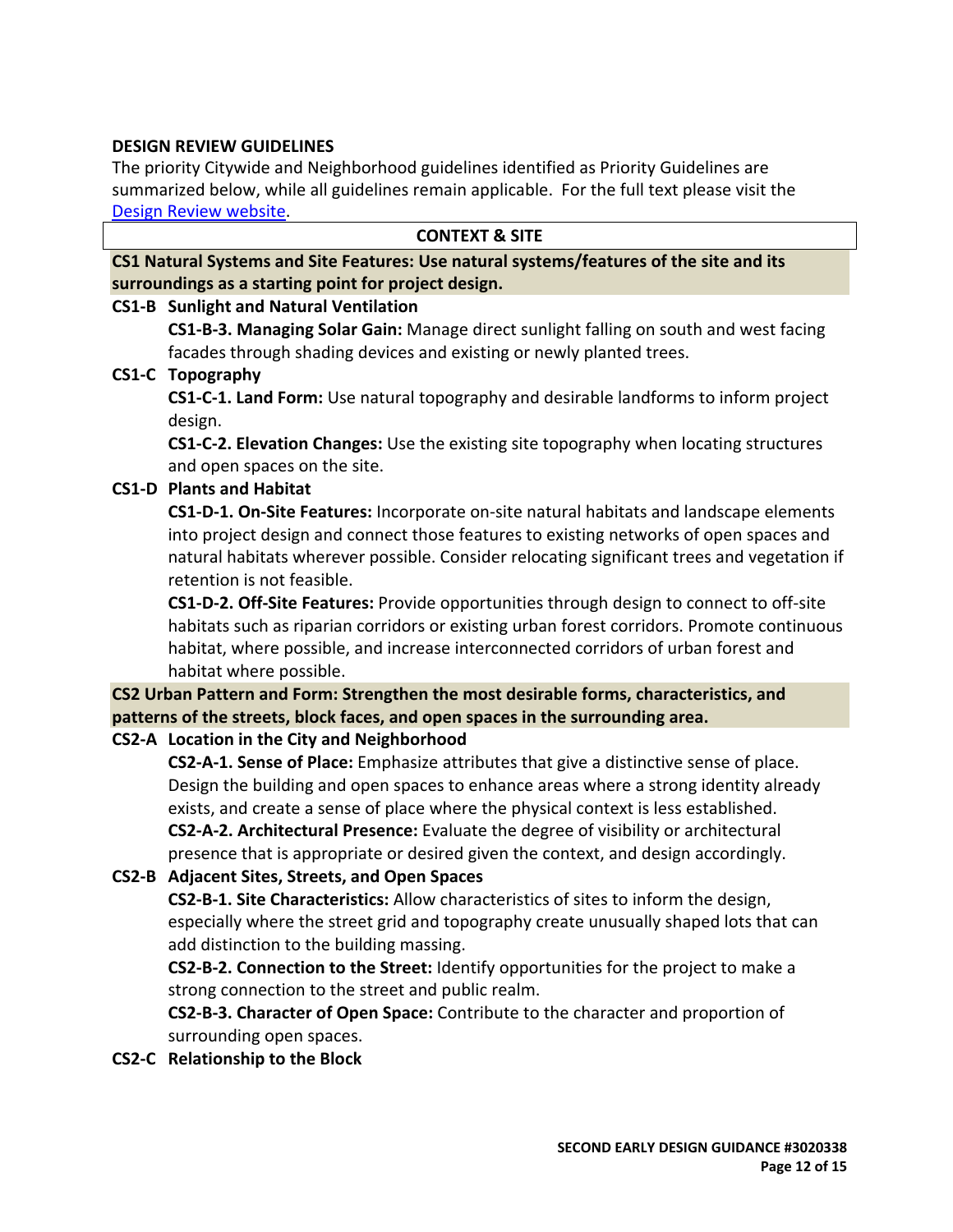**CS2‐C‐1. Corner Sites:** Corner sites can serve as gateways or focal points; both require careful detailing at the first three floors due to their high visibility from two or more streets and long distances.

## **CS2‐D Height, Bulk, and Scale**

**CS2‐D‐1. Existing Development and Zoning:** Review the height, bulk, and scale of neighboring buildings as well as the scale of development anticipated by zoning for the area to determine an appropriate complement and/or transition.

**CS2‐D‐2. Existing Site Features:** Use changes in topography, site shape, and vegetation or structures to help make a successful fit with adjacent properties.

**CS2‐D‐3. Zone Transitions:** For projects located at the edge of different zones, provide an appropriate transition or complement to the adjacent zone(s). Projects should create a step in perceived height, bulk and scale between the anticipated development potential of the adjacent zone and the proposed development.

**CS2‐D‐4. Massing Choices:** Strive for a successful transition between zones where a project abuts a less intense zone.

**CS2‐D‐5. Respect for Adjacent Sites:** Respect adjacent properties with design and site planning to minimize disrupting the privacy of residents in adjacent buildings.

**CS3 Architectural Context and Character: Contribute to the architectural character of the neighborhood.**

# **CS3‐A Emphasizing Positive Neighborhood Attributes**

**CS3‐A‐1. Fitting Old and New Together:** Create compatibility between new projects, and existing architectural context, including historic and modern designs, through building articulation, scale and proportion, roof forms, detailing, fenestration, and/or the use of complementary materials.

## **PUBLIC LIFE**

**PL1 Connectivity: Complement and contribute to the network of open spaces around the site and the connections among them.**

## **PL1‐A Network of Open Spaces**

**PL1‐A‐1. Enhancing Open Space:** Design the building and open spaces to positively contribute to a broader network of open spaces throughout the neighborhood. **PL1‐A‐2. Adding to Public Life:** Seek opportunities to foster human interaction through an increase in the size and quality of project‐related open space available for public life.

# **PL1‐B Walkways and Connections**

**PL1‐B‐3. Pedestrian Amenities:** Opportunities for creating lively, pedestrian oriented open spaces to enliven the area and attract interest and interaction with the site and building should be considered.

# **PL1‐C Outdoor Uses and Activities**

**PL1‐C‐1. Selecting Activity Areas:** Concentrate activity areas in places with sunny exposure, views across spaces, and in direct line with pedestrian routes.

**PL1‐C‐2. Informal Community Uses:** In addition to places for walking and sitting, consider including space for informal community use such as performances, farmer's markets, kiosks and community bulletin boards, cafes, or street vending.

**PL1‐C‐3. Year‐Round Activity:** Where possible, include features in open spaces for activities beyond daylight hours and throughout the seasons of the year, especially in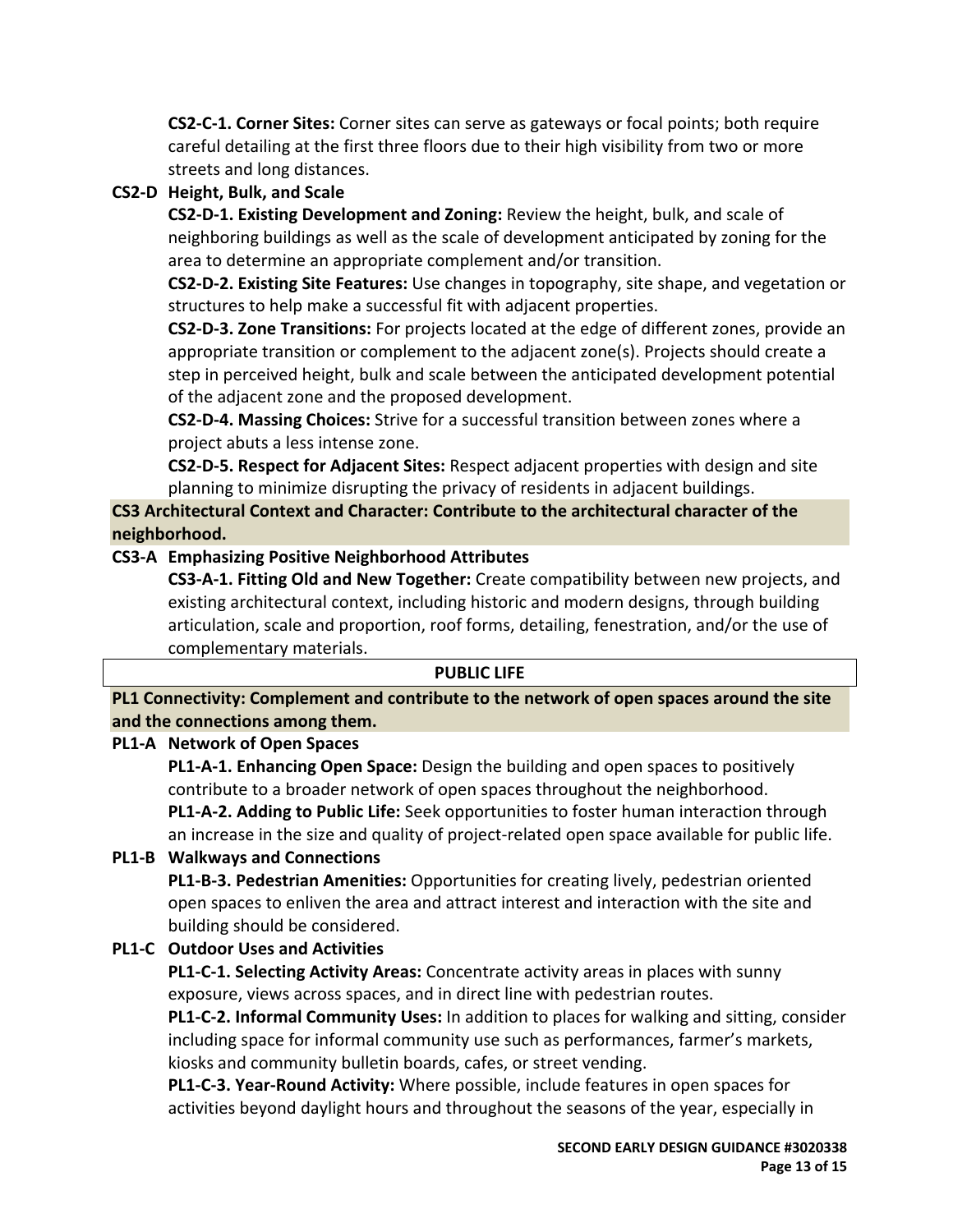neighborhood centers where active open space will contribute vibrancy, economic health, and public safety.

**PL3 Street‐Level Interaction: Encourage human interaction and activity at the street‐level with clear connections to building entries and edges.**

## **PL3‐C Retail Edges**

**PL3‐C‐1. Porous Edge:** Engage passersby with opportunities to interact visually with the building interior using glazing and transparency. Create multiple entries where possible and make a physical and visual connection between people on the sidewalk and retail activities in the building.

**PL3‐C‐3. Ancillary Activities:** Allow space for activities such as sidewalk vending, seating, and restaurant dining to occur. Consider setting structures back from the street or incorporating space in the project design into which retail uses can extend.

**PL4 Active Transportation: Incorporate design features that facilitate active forms of transportation such as walking, bicycling, and use of transit.**

## **PL4‐C Planning Ahead For Transit**

**PL4‐C‐1. Influence on Project Design:** Identify how a transit stop (planned or built) adjacent to or near the site may influence project design, provide opportunities for placemaking.

## **DESIGN CONCEPT**

**DC1 Project Uses and Activities: Optimize the arrangement of uses and activities on site.**

## **DC1‐B Vehicular Access and Circulation**

**DC1‐B‐1. Access Location and Design:** Choose locations for vehicular access, service uses, and delivery areas that minimize conflict between vehicles and non‐motorists wherever possible. Emphasize use of the sidewalk for pedestrians, and create safe and attractive conditions for pedestrians, bicyclists, and drivers.

## **DC1‐C Parking and Service Uses**

**DC1‐C‐1. Below‐Grade Parking:** Locate parking below grade wherever possible. Where a surface parking lot is the only alternative, locate the parking in rear or side yards, or on lower or less visible portions of the site.

**DC1‐C‐2. Visual Impacts:** Reduce the visual impacts of parking lots, parking structures, entrances, and related signs and equipment as much as possible.

**DC1‐C‐4. Service Uses:** Locate and design service entries, loading docks, and trash receptacles away from pedestrian areas or to a less visible portion of the site to reduce possible impacts of these facilities on building aesthetics and pedestrian circulation.

**DC2 Architectural Concept: Develop an architectural concept that will result in a unified and functional design that fits well on the site and within its surroundings.**

## **DC2‐A Massing**

**DC2‐A‐1. Site Characteristics and Uses:** Arrange the mass of the building taking into consideration the characteristics of the site and the proposed uses of the building and its open space.

**DC2‐A‐2. Reducing Perceived Mass:** Use secondary architectural elements to reduce the perceived mass of larger projects.

**DC2‐B Architectural and Facade Composition**